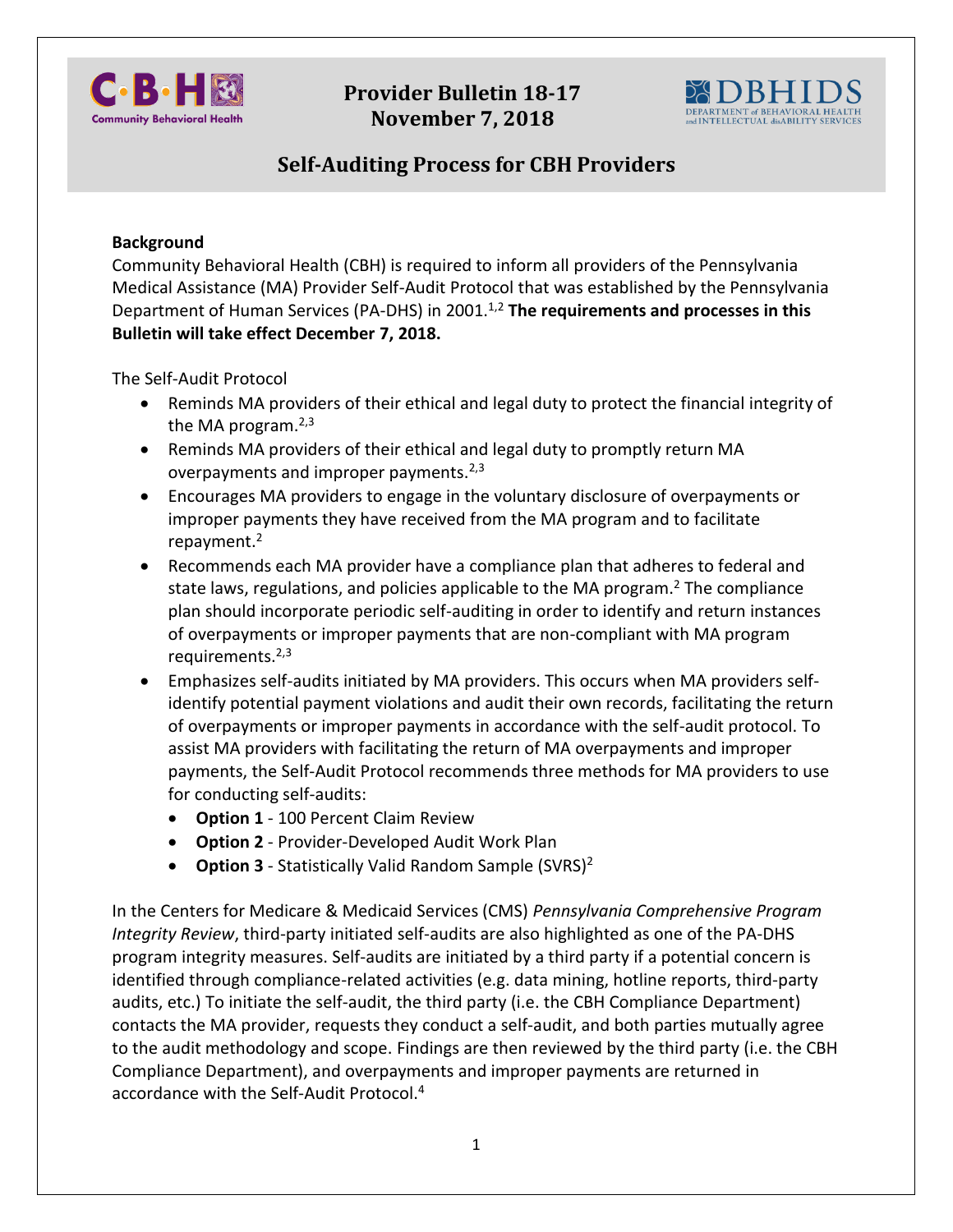## **The CBH Compliance Department Self-Auditing Process for CBH Providers**

In accordance with the Pennsylvania Medical Assistance (MA) Provider Self-Audit Protocol, the CBH Compliance Department developed two documents that are required for CBH providers to complete for their self-audits:

- The **Provider Self-Auditing Form** contains details of the self-audit and should be completed and submitted for any overpayments or improper payments that need to be returned to CBH and/or any evidence of fraud, waste, or abuse involving staff or a CBH member. This Form must also be completed and submitted when prepayment reviews, or reviews of claims prior to payment<sup>5</sup>, find evidence of fraudulent conduct. The **Provider Self-Auditing Form is posted on the DBHIDS website below this Bulletin.**
- The **Claims Overpayment Spreadsheet** must be completed for any identified overpayments or improper payments that are to be returned to CBH. **The Claims Overpayment Spreadsheet is posted on the DBHIDS website below this Bulletin**.

Instructions for CBH Providers:

- 1. **Follow the Self-Audit Protocol***.* CBH providers are strongly encouraged to review and follow the Pennsylvania MA Provider Self-Audit Protocol: [http://www.dhs.pa.gov/learnaboutDHS/fraudandabuse/medicalassistanceproviderselfa](http://www.dhs.pa.gov/learnaboutDHS/fraudandabuse/medicalassistanceproviderselfauditprotocol/) [uditprotocol/](http://www.dhs.pa.gov/learnaboutDHS/fraudandabuse/medicalassistanceproviderselfauditprotocol/)
- 2. **Notify CBH about Self-Audits.** CBH providers must immediately notify the CBH Compliance Department when the need for a self-audit is identified, prior to the selfaudit being conducted. When notifying the CBH Compliance Department, CBH providers should be familiar with the three self-audit options listed under the self-audit protocol. A time frame for the completion of the self-audit will be requested.
- 3. **Receive CBH Pre-Approval (if required)**. CBH providers conducting self-audits using Option 1 of the Self-Audit Protocol do not require CBH pre-approval. CBH providers conducting self-audits using Options 2 and 3 of the Self-Audit Protocols must complete and submit items 1-17 in the **Provider Self-Auditing Form** to receive written approval from the CBH Compliance Department before initiating a self-audit. A time frame for the completion of the self-audit will be included in the written approval. Directions for submitting the Form are listed at the end of this document.
- 4. **Respond to Requests for Self-Audits.** The CBH Compliance Department may request CBH providers conduct self-audits if potential violations are identified through CBH Compliance-related activities. To initiate the self-audit, the CBH Compliance Department will contact the CBH provider to discuss the potential concerns and to determine the appropriate option under the Self-Audit Protocol. CBH providers conducting self-audits at the request of the CBH Compliance Department must also complete the **Provider Self-Auditing Form** and the **Claims Overpayment Spreadsheet**. Once submitted, the self-audit findings must be reviewed by the CBH Compliance Department for approval.